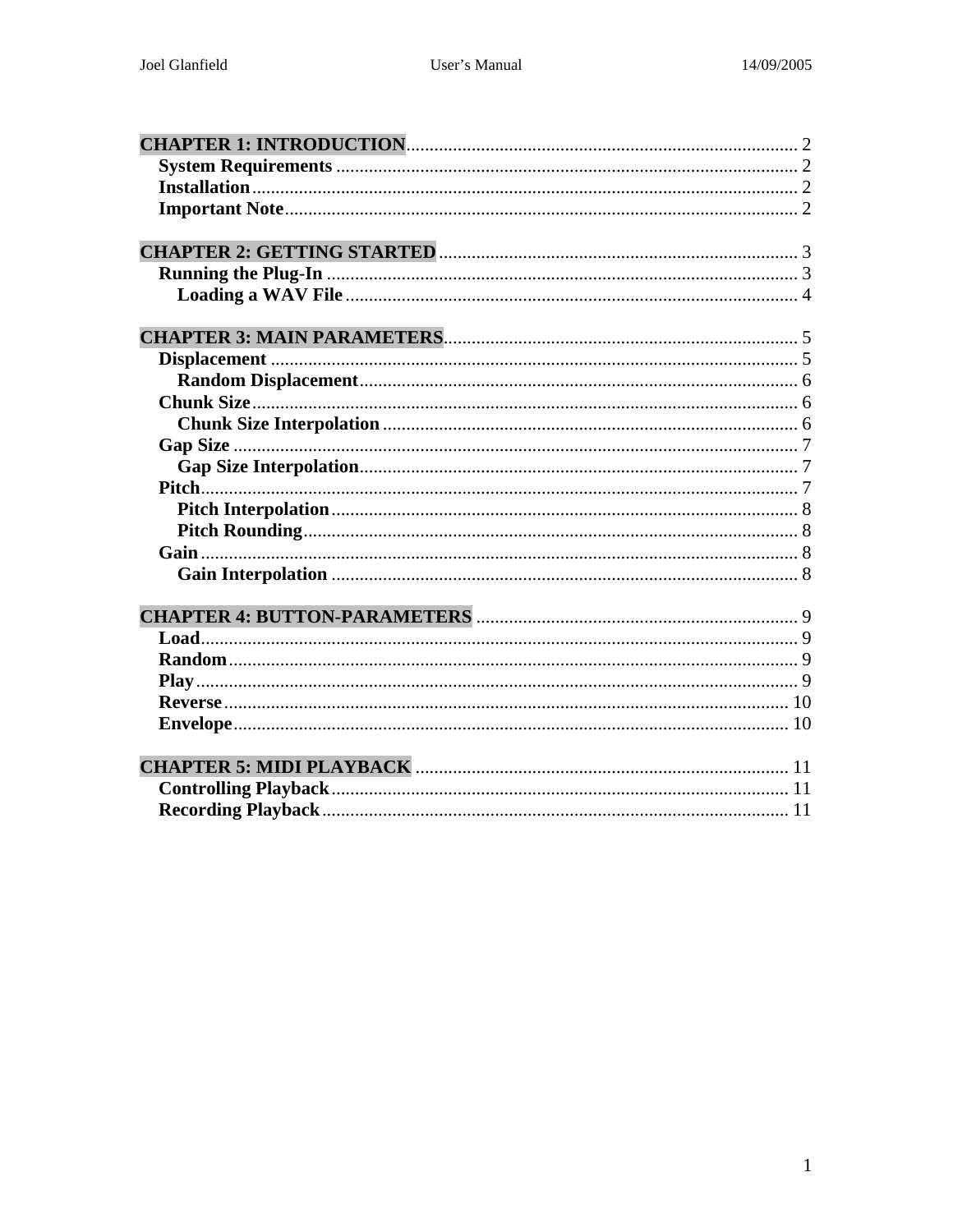## <span id="page-2-0"></span>**CHAPTER 1: INTRODUCTION**

This manual is intended to instruct the reader as to how to operate the Stutter VSTi plug-in within Cubase.<sup>[1](#page-2-1)</sup> As you read through this manual, you will learn how to install the program, as well as how to effectively use the parameters within the plug-in.

Please note that the following system requirements represent on what systems the plug-in has been tested. Although it may work on other platforms, the plug-in has only been tested within a Windows environment.

#### **System Requirements**

Windows 2000/XP Cubase SL/SX 512 Mb RAM

#### **Installation**

Upon being provided with a zipped folder containing the plug-in files, unzip the folder to any location on you hard disk. You will be provided with two files named "Stutterer.dll" and "libsndfile.dll". It is important that you place the "Stutterer.dll" file within your VST Plug-ins folder, and the "libsndfile.dll" within Cubase's main program folder. Consult your Cubase manual for details on your VST Plug-ins folder.

## **Important Note**

 $\overline{a}$ 

It is important to note that the screenshots shown throughout this manual are of the plugin within the Cubase SL3 environment. Most versions of Cubase should appear similar in nature – but if you are using the plug-in with a host other than Cubase, please consult your user documentation for details on running VST-Instruments.

<span id="page-2-1"></span><sup>&</sup>lt;sup>1</sup> VSTi means "Virtual Studio Technology Instrument", and is discussed in more detail in the Final Report, Section 4.0.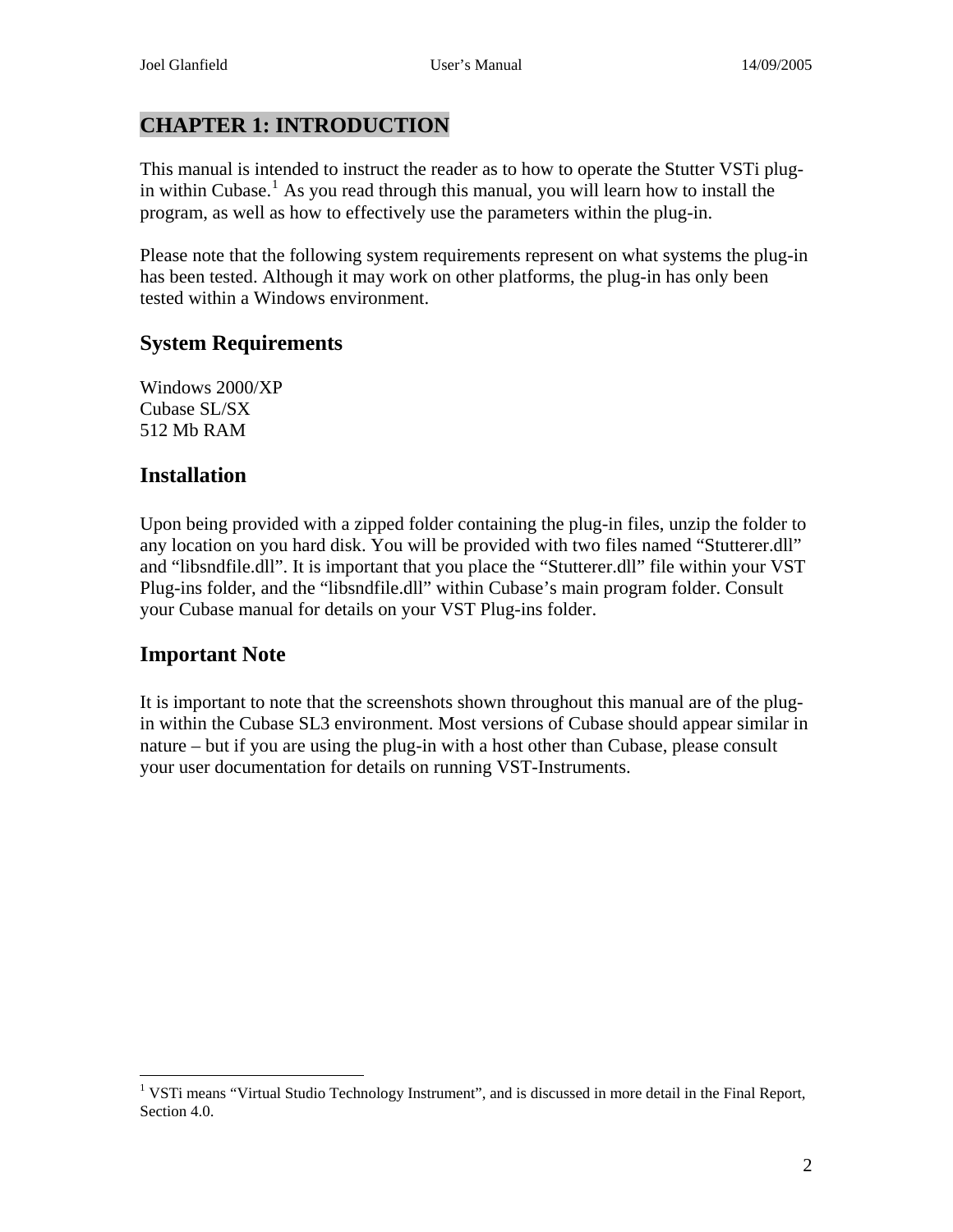## <span id="page-3-0"></span>**CHAPTER 2: GETTING STARTED**

## **Running the Plug-In**

Once you have followed the installation instructions, you will need to start up Cubase. Once Cubase has completely loaded and you have selected a template with which to work, select "VST Instruments" from the "Devices" menu, as shown in the following screenshot:

| Transport | Devices<br>Window Help                 |                |                        |               |   |
|-----------|----------------------------------------|----------------|------------------------|---------------|---|
|           | MIDI Device Manager                    |                |                        |               |   |
|           | Mixer                                  | F <sub>3</sub> |                        |               |   |
|           | Mixer 2                                |                | <b>VST Instruments</b> |               | ⊠ |
|           | Plug-in Information                    |                |                        |               | ㅅ |
|           | Time Display<br><b>VST Connections</b> | F <sub>4</sub> | 1                      | no instrument |   |
|           | <b>VST Instruments</b>                 | F11            | $\overline{2}$         | no instrument |   |
|           | VST Performance                        | F12            | 3                      | no instrument |   |
|           | Video                                  | F <sub>8</sub> | $\overline{4}$         | no instrument |   |
|           | Show Panel                             |                | 5                      | no instrument |   |
|           | Device Setup                           |                | 6                      | no instrument |   |
|           |                                        |                | 7                      | no instrument |   |
|           |                                        |                | 8                      | no instrument |   |
|           |                                        |                | 9                      | no instrument |   |
|           |                                        |                | 10                     | no instrument |   |
|           |                                        |                | 11                     | no instrument |   |
|           |                                        |                | 12                     | no instrument |   |
|           |                                        |                | 13                     | no instrument |   |

Once the VST Instruments dialog appears choose the Stutterer plug-in from the list of plug-ins in the first slot. Your screen should then look like the following: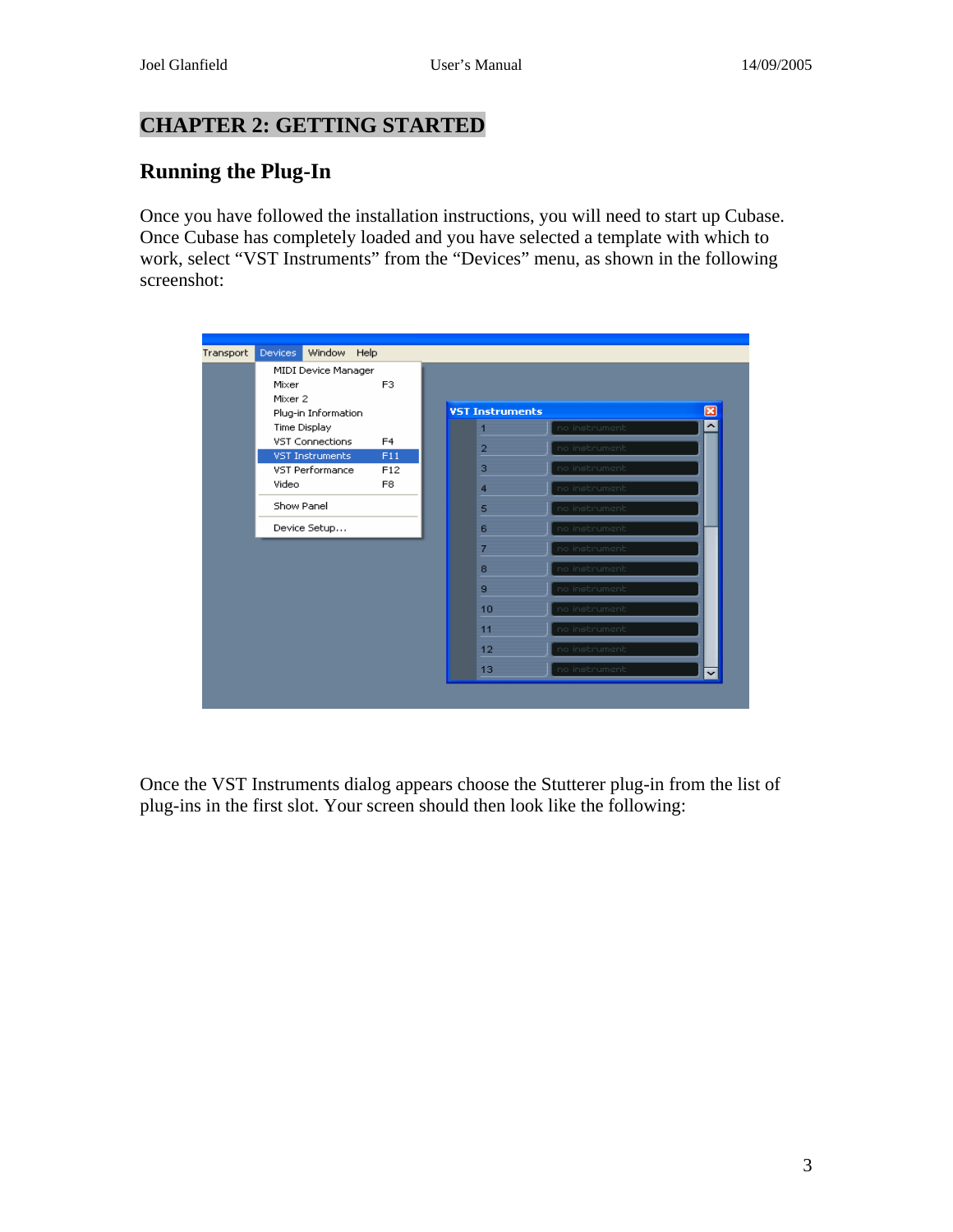<span id="page-4-0"></span>

You may need to follow the instructions in your Cubase manual for loading a Virtual Instrument, but you will typically link the Stutterer to a MIDI track. These details can be host-specific and will not be given here. Once the plug-in is loaded, you are ready to use the Stutterer.

#### **Loading a WAV File**

 $\overline{a}$ 

In order to use the plug-in, you first need to supply a WAV file.<sup>[2](#page-4-1)</sup> The audio supplied audio stream is then stored in a buffer for future processing.

Once the file has been loaded, you could test the plug-in by pressing the "PLAY" button. You will then hear your audio stream as manipulated by the default parameter values. The next chapter of this manual will describe each parameter in detail.

<span id="page-4-1"></span> $2<sup>2</sup>$  It is important to note that this program is intended for small audio files. Although it will accept larger ones, supplying an entire song to the plug-in is not ideal.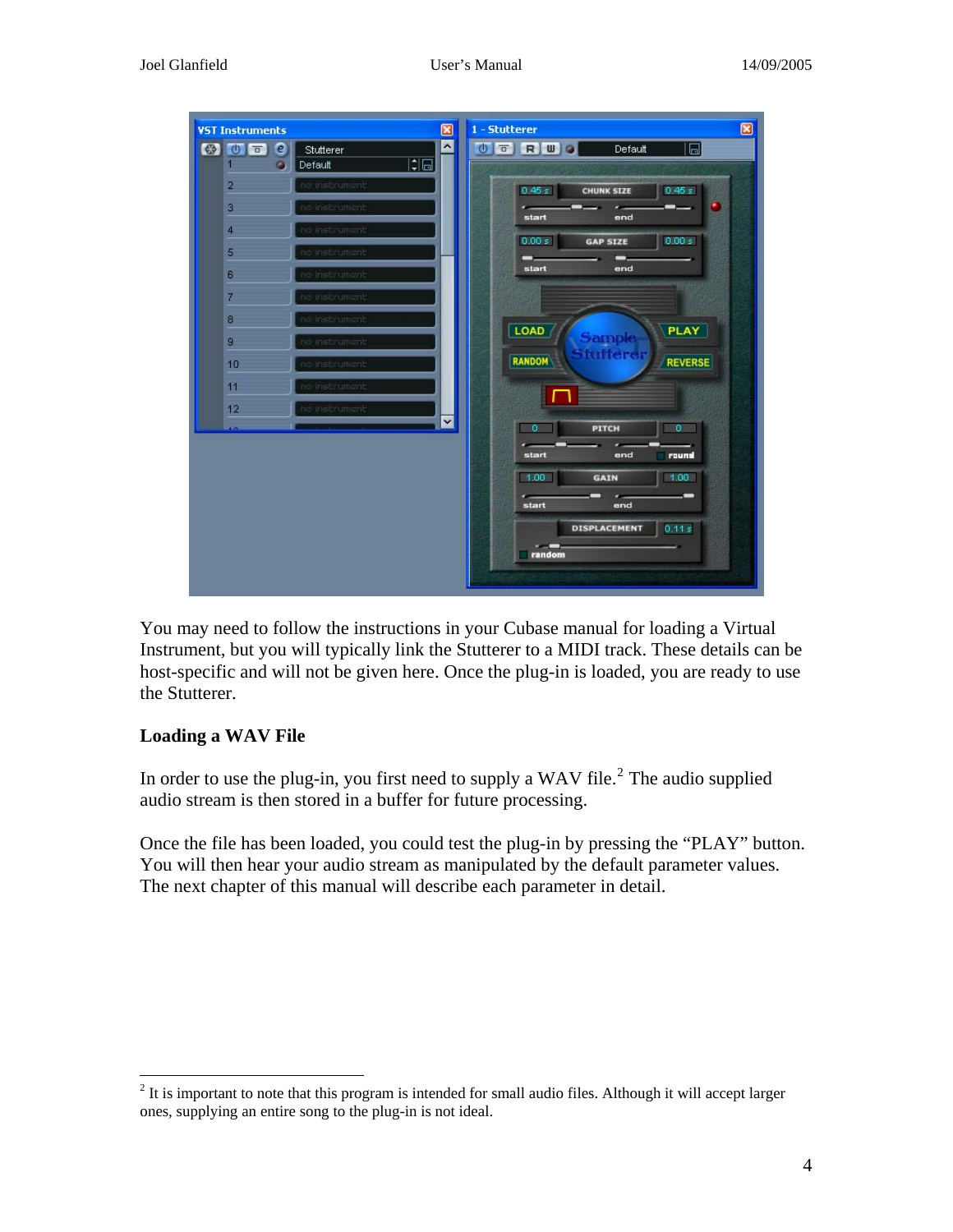#### <span id="page-5-0"></span>**CHAPTER 3: MAIN PARAMETERS**

This section of the manual will describe each user-editable parameter in detail, but is limited to those parameters controlled by sliders (and related buttons). The next chapter will discuss the parameters controlled by the buttons found on the middle of the interface.

Any parameter's value may be changed by using any of the sliders found on the interface itself.

## **Displacement**

 $\overline{a}$ 

The following image shows the Displacement parameter as found on the interface of the plug-in:



Although Displacement is arguably the most important of all the parameters, the slider for this parameter is found at the bottom of the interface.

Displacement is measured in fractions of a second and ranges from 0.01 to 1 second.<sup>[3](#page-5-1)</sup>

The term "Displacement" refers to how much the starting cursor will *displace* after a chunk of samples has been played (and is measured in fractions of a second). For example, if the chunk size were 0.5 seconds, and the displacement were 0.25 seconds, then after each playback of a half-second chunk, the starting cursor will move forwards and then the playback of the next chunk *starting at the current position of the cursor* will begin.

The following figure gives a crude representation of how playback would "look" with a chunk size of 0.5 seconds and a displacement of 0.25 seconds:

| Audio Stream |                      |
|--------------|----------------------|
| $-$          | $0.5 s \rightarrow$  |
| $ -$         | $0.5 s \rightarrow $ |
| $ -$         | $0.5 s \rightarrow $ |

<span id="page-5-1"></span> $3$  A Displacement value of "0" would have the effect of an infinite loop of audio playback.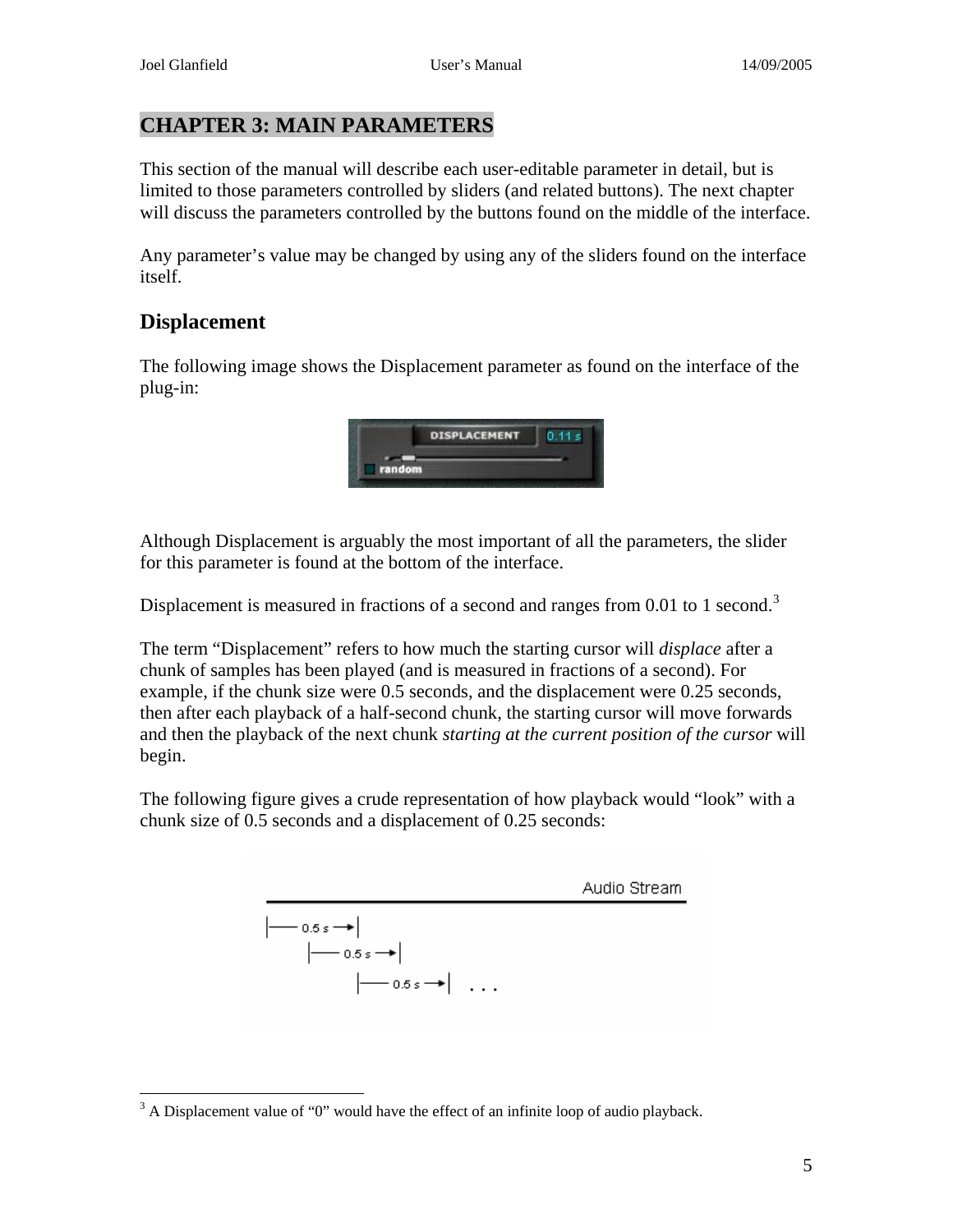#### <span id="page-6-0"></span>**Random Displacement**

The "random" button found directly below the Displacement slider refers to a random displacement of the starting cursor. The button is red in color when random displacement is activated (and green when deactivated). When activated, the starting point of each chunk of audio will be at some random location within the audio stream.

## **Chunk Size**

The following image shows the Chunk Size parameter as found on the interface of the plug-in:

|  | UNK SIZE |  |
|--|----------|--|
|  | end      |  |

The Chunk Size parameter is located at the very top of the interface.

Chunk Size is measured in fractions of a second and ranges from -1 to 1 second.

"Chunk Size" refers to the length of each slice of the audio stream that will be played. Any positive chunk size will be played in the natural (forward) direction, *while any negative chunk size will be played in the reverse direction*.

#### **Chunk Size Interpolation**

There are two sliders for chunk manipulation. This allows for interpolation between two different chunk sizes. The "start" slider specifies the size of the very first chunk to be played, while the "end" slider specifies the size of the very last chunk to be played. The size of intermediate chunks is interpolated based on the start and end values specified by the user. If no interpolation is desired, it is up to the user to ensure that both sliders are at the same position.

If interpolation is desirable, and if the first slider's value is negative, then chunks will be played in the reverse direction until (potentially) a positive chunk size value is reached during the interpolation.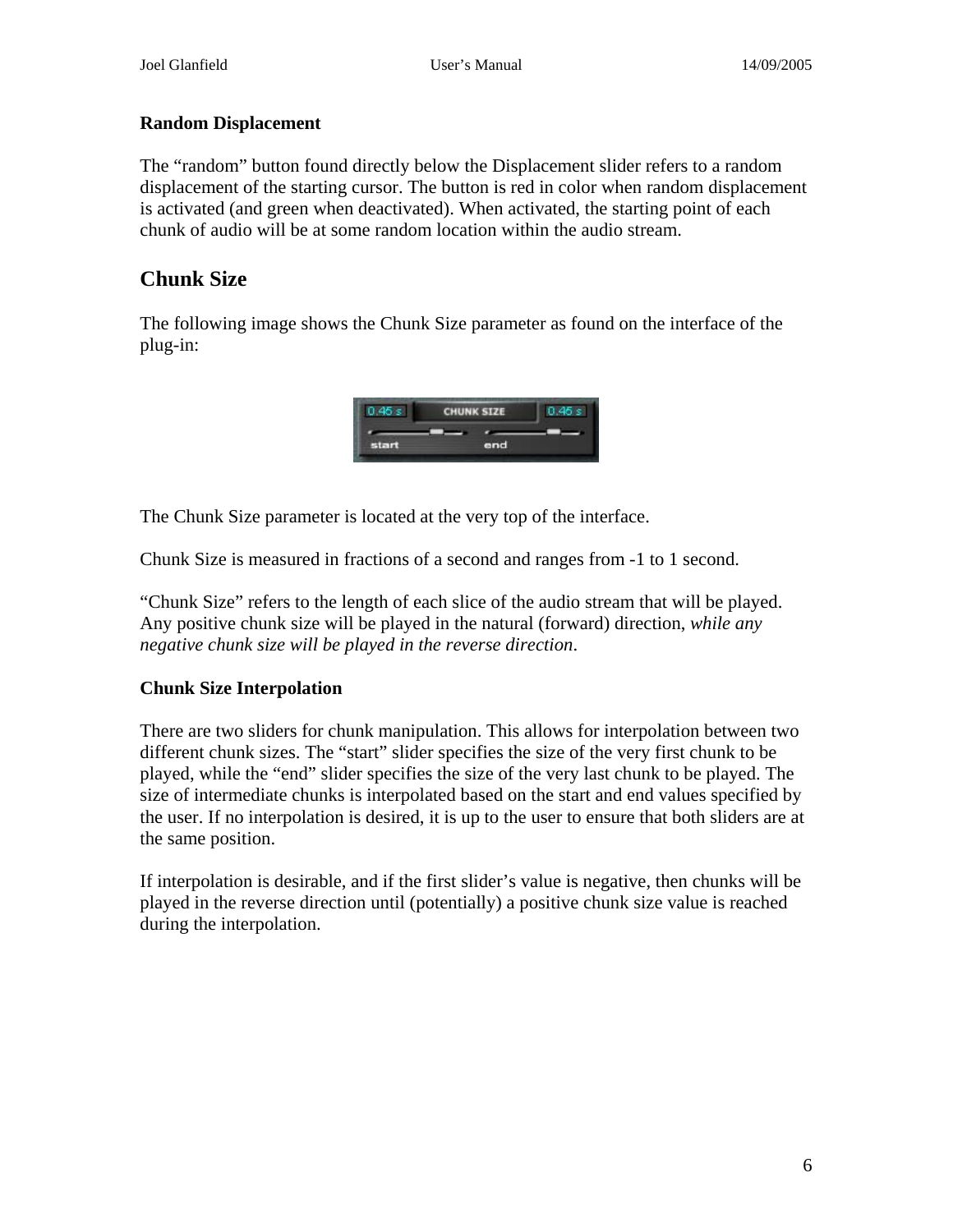## <span id="page-7-0"></span>**Gap Size**

The following image shows the Gap Size parameter as found on the interface of the plugin:

| $-90<$ | <b>GAP SIZE</b> | 200 <sup>2</sup> |
|--------|-----------------|------------------|
|        |                 |                  |
| start  | end.            |                  |

Gap Size is measured in fractions of a second and ranges from 0 to 1 second.

"Gap Size" refers to the length of silence that is to be inserted in between any two successive chunks of audio. If silence is undesirable, the gap sliders should both be placed at the left-most position.

#### **Gap Size Interpolation**

Like most parameters, interpolation is also an option with Gap Size. The "start" slider specifies the size of the very first gap of silence to be played, while the "end" slider specifies the size of the very last gap of silence to be played. The size of intermediate gaps of silence is interpolated based on the start and end values specified by the user. If no interpolation is desired, it is up to the user to ensure that both sliders are at the same position.

## **Pitch**

The following image shows the Pitch parameter as found on the interface of the plug-in:



Pitch is manipulated in semitone increments, and ranges from -24 semitones (-2 octaves) to 24 semitones (+2 octaves).

"Pitch" refers to the relative pitch of the current sample chunk being played. If, for example, the pitch sliders are left at their default positions (0), then there will be no pitch difference in the playback of the audio stream. Thus it is recommended that the pitch sliders remain untouched if no pitch manipulation is desired.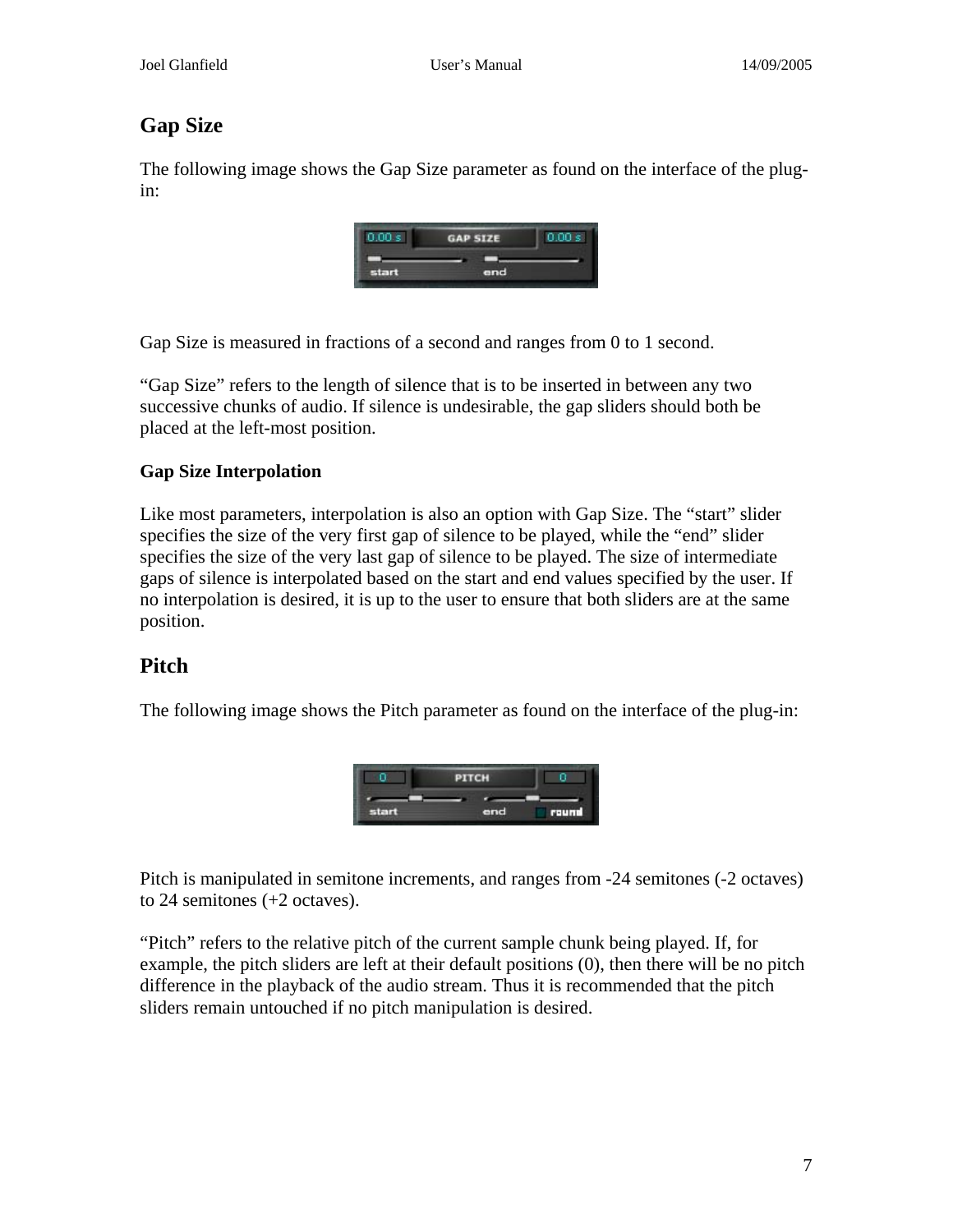#### <span id="page-8-0"></span>**Pitch Interpolation**

Interpolation is also an option with respect to the Pitch parameter. The "start" slider specifies the pitch of the very first audio chunk to be played, while the "end" slider specifies the pitch of the very last audio chunk to be played. The pitch of intermediate audio chunks is interpolated based on the start and end values specified by the user. If no interpolation is desired, it is up to the user to ensure that both sliders are at the same position. For example, if the user wishes to play the audio stream at one octave above the original pitch throughout the entire playback, then both sliders should be set to "12" semitones.

#### **Pitch Rounding**

This option can be toggled on/off via the "round" button found on the Pitch parameter panel. When "on" (i.e. when the button is red), any calculated pitch will be rounded to the nearest semitone (during interpolation only). When "off" (i.e. when the button is green), the calculated (floating-point) pitch value (as calculated during interpolation) will be used as the pitch for the current audio chunk.

## **Gain**

The following image shows the Gain parameter as found on the interface of the plug-in:

|       | <b>GAIN</b>  |  |
|-------|--------------|--|
|       |              |  |
| start | <b>STATE</b> |  |

Gain values are simply between 0.00 and 1.00, and refer to how much the current sample chunk's volume should be manipulated. For example, if the current Gain value is 1.00, then the sample values throughout the current audio chunk will be multiplied by 1.00, thus resulting in no change. However, if the current Gain value is 0.5, then each sample value throughout the current audio chunk would be multiplied by 0.5, thus halving the amplitude (which in turn implies half the normal playback volume).

#### **Gain Interpolation**

Interpolation is also an option with respect to the Gain parameter. The "start" slider specifies the gain of the very first audio chunk to be played, while the "end" slider specifies the gain of the very last audio chunk to be played. The gain of intermediate audio chunks is interpolated based on the start and end values specified by the user. If no interpolation is desired, it is up to the user to ensure that both sliders are at the same position. For example, if the user wishes to play the audio stream at half the volume throughout the entire audio playback, then both the start and end Gain sliders should be set to 0.5.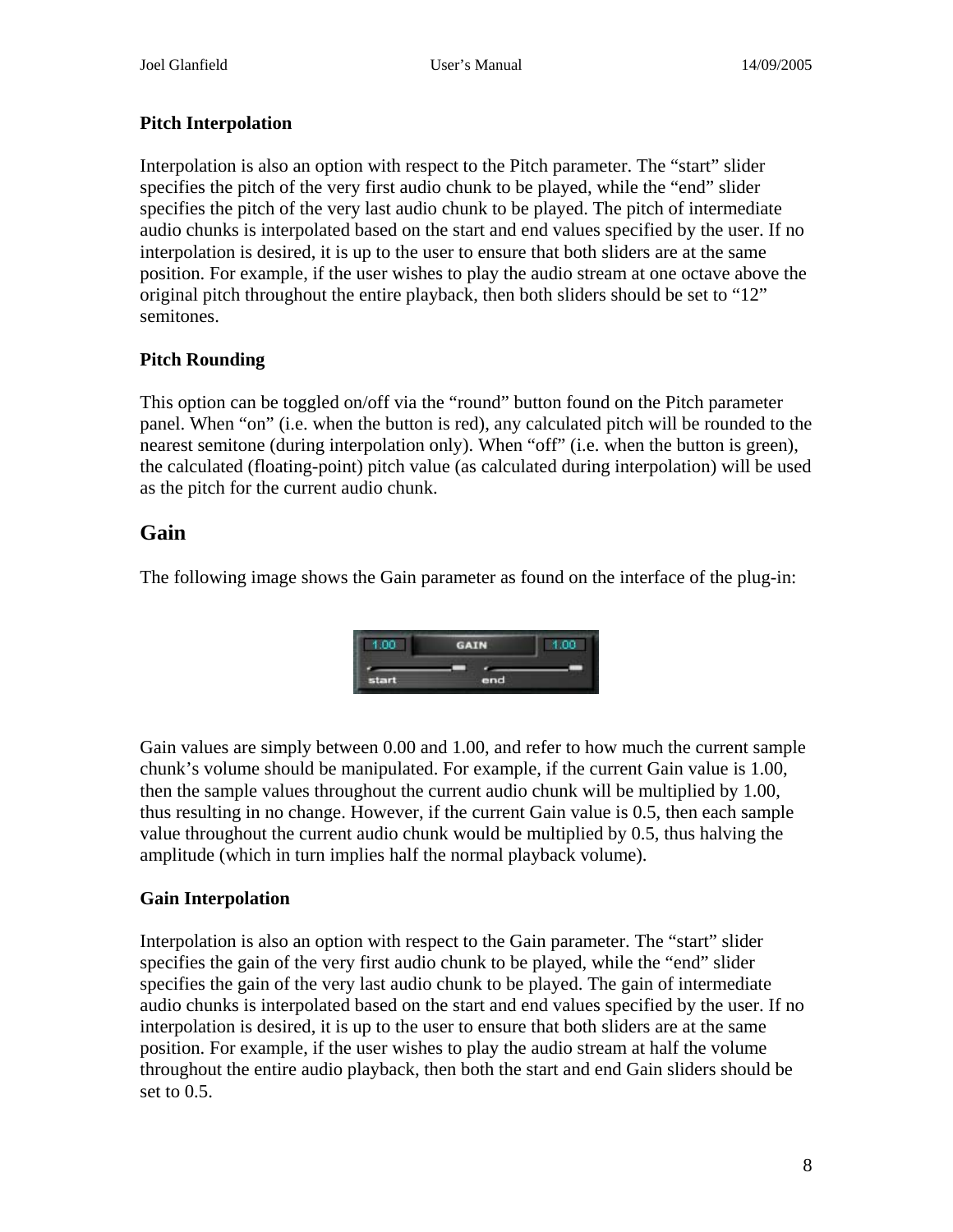#### <span id="page-9-0"></span>**CHAPTER 4: BUTTON-PARAMETERS**

This section of the manual will describe the parameters and functions controlled by the buttons found on the middle of the interface. The following screenshot shows the five buttons whose functionality will be discussed:



## **Load**

When pressed, the Load button allows the user to navigate to a desired WAV file. The file is then loaded into memory. Any playback and/or editing of other parameters are performed on the audio stream loaded by the user.

The user may load any other file at any time (by pressing the Load button again); however, only the most recently loaded file is stored in memory.

## **Random**

The Random button allows the randomization of every parameter to be performed. This is useful for discovering unintended and diverse effects. A new set of random parameter values is computed every time the Random button is pressed.

## **Play**

The Play button triggers playback of the loaded audio stream as manipulated by all of the parameters. This playback is just an illustration of how the current parameter settings affect the current audio stream, and is not intended for recording by any host program (see Chapter 4 for MIDI details).

The Play button turns red in color when playback is in process. Once the playback has completed, the Play button again turns to its normal state (i.e. the background becomes green in color).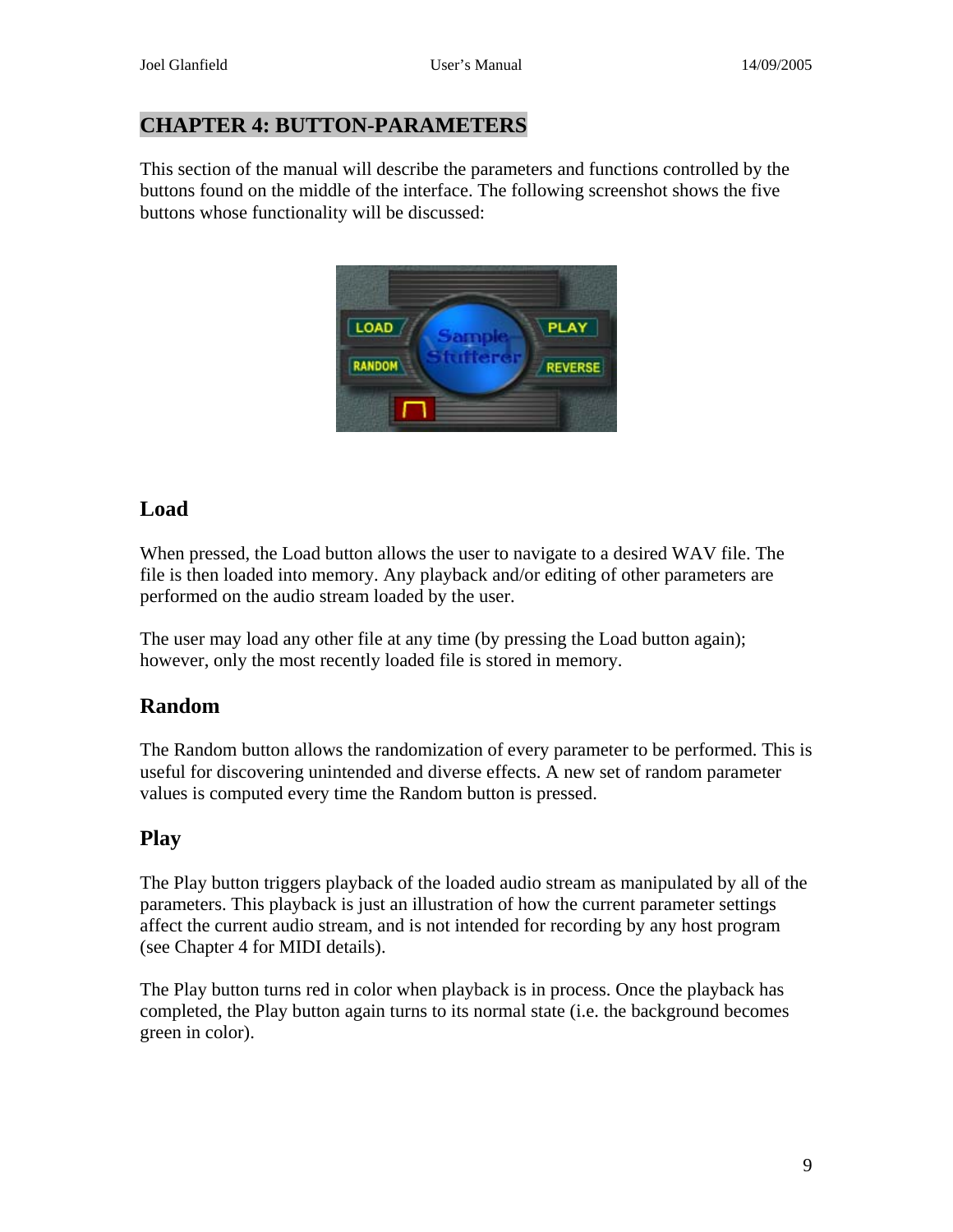## <span id="page-10-0"></span>**Reverse**

When the Reverse button is pressed, audio playback starts at the end of the stream and works towards the beginning. In this case, the Displacement parameter represents how much the starting cursor travels towards the beginning of the stream after the playback of each sample chunk.

When pressed, the Reverse button becomes red in color. When this option is disabled, the normal (green) color becomes visible.

The following figure gives a crude representation of how playback would "look" with a chunk size of 0.5 seconds and a displacement of 0.25 seconds, if the reverse option were enabled:



## **Envelope**

The Envelope button (shown in red in the above display) triggers enveloping for each sample chunk. When selected, a simple linear envelope is applied to each sample chunk to minimize any clicks or pops heard during playback. If such noise is desirable, then the option can be deselected.

When enveloping in enabled, the Envelope button is red in color, and becomes green when disabled.